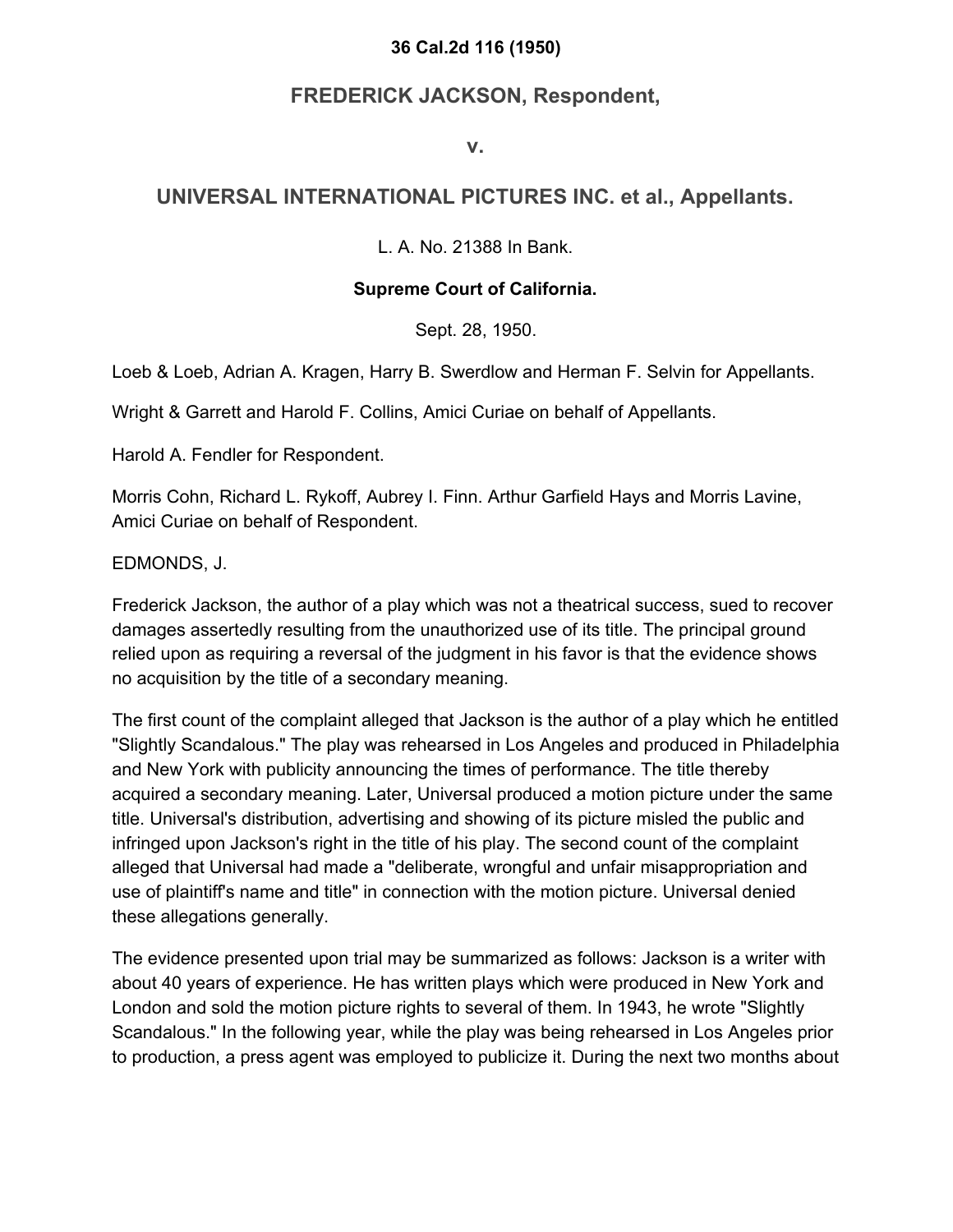40 stories concerning it were prepared and distributed to 550 metropolitan and suburban newspapers.

Only a small percentage of this material was published. A one-inch item appeared in the Hollywood Reporter, a trade journal. It stated that the play would open in Philadelphia and be presented in New York two weeks later with Janet Beecher in the leading role. The Los Angeles Evening Herald-Express, with a daily circulation of 325,000, reported that the author was adding final directorial touches to "Slightly Scandalous" before its initial production in Philadelphia.

Variety, a theatrical magazine having a circulation of 600,000 and sold at newsstands in the principal cities, included reference to the play in a section entitled "Shows in Rehearsal." The Los Angeles Times, which has a daily circulation in excess of 280,000, mentioned in a story concerning another play that the title of the one in which Janet Beecher was to be starred had been changed to "Slightly Scandalous."

Rehearsal would commence in Hollywood immediately, it was said, preparatory to a New York appearance.

The play opened in Philadelphia as scheduled. It was advertised in newspapers there, prior to and during its two weeks run, in space ranging from 10 to 60 lines. The producer also placed 20,000 "heralds" in hotels and restaurants and used outdoor advertising with "24-sheets" on 50 poster boards.

The play ran for almost two weeks in Philadelphia. The drama critics were uncomplimentary, and although the theater was nearly filled to its capacity of 1,500 persons at one performance, attendance at all of the others averaged about 200. The total of the audiences at the 15 performances did not exceed 3,000.

The New York opening followed, but the play closed after seven performances. Advertising was carried by 10 newspapers there in space varying from 12 to 50 lines. But, as in Philadelphia, the newspaper comments were critical and the public showed little interest. In a theater which seated 1,000 there was an average attendance of about 100 at each performance. The play has not since been presented.

A witness for Jackson, after qualifying as an expert, testified that "Some of the most successful pictures have been made of plays that have been flops." Examples were cited. This testimony was corroborated by other witnesses.

To establish a secondary meaning to the title of his play, Jackson presented the testimony of five witnesses. Three of them told the jury that they had seen reviews or advertisements of the play and thought that the picture was based upon it. The testimony of the other two was substantially to the same effect.

Other testimony showed that Jackson's agent requested Universal Pictures to "cover" the eastern production of the play after it had been submitted to that company's West Coast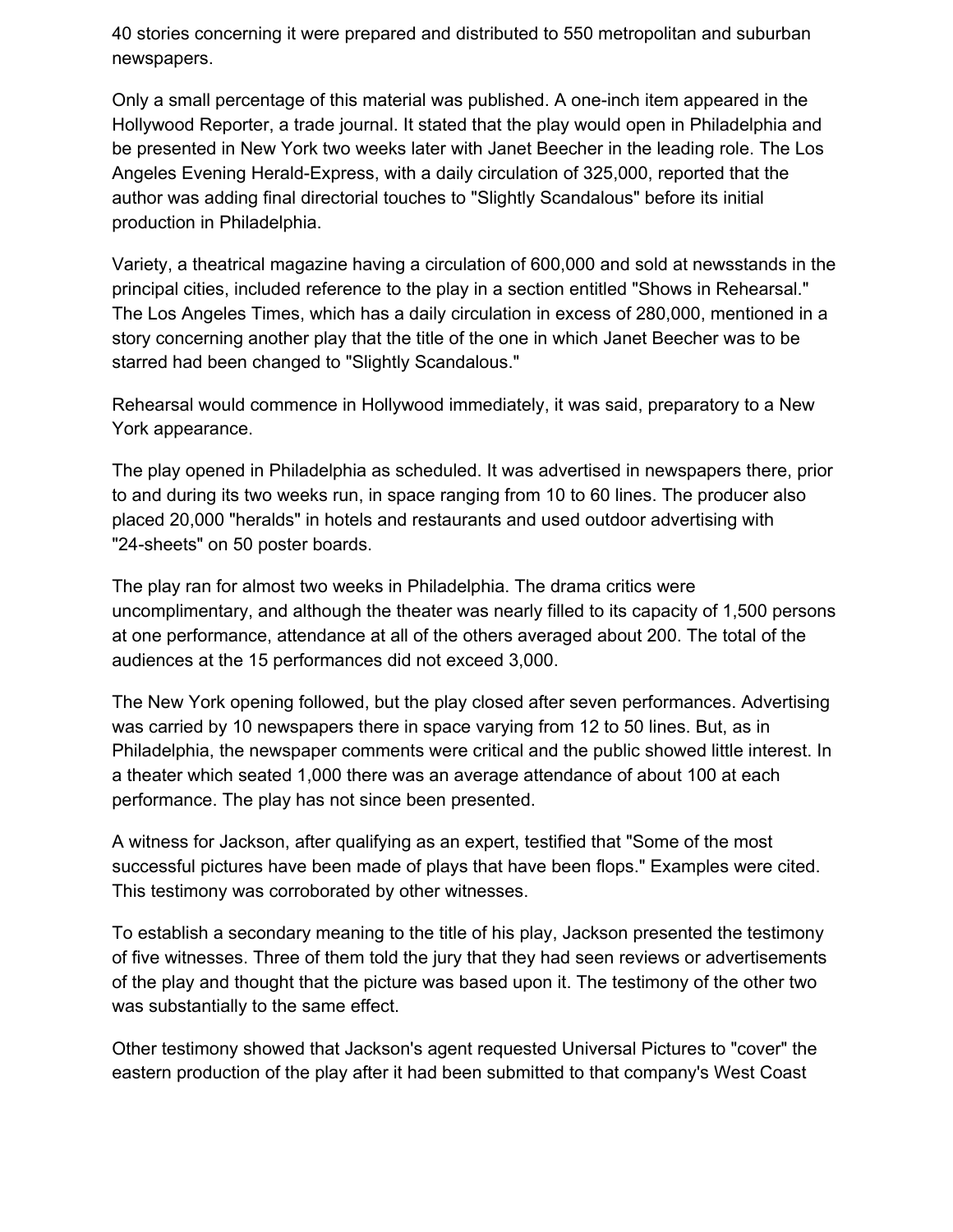story editor during the period of rehearsal in Los Angeles. A report concerning the play and its reception on Broadway was sent to the company's executive offices.

About two years later, Universal released and distributed throughout the country a motion picture by the same name. It was stipulated that three months before this picture was released, Universal knew of Jackson's play and referred to their attorneys the question as to whether the title "Slightly Scandalous" should be selected for their production. The picture originally carried the title, "Oh Say Can You Sing."

The attorneys for Universal were notified by Jackson's attorney that his client would sue for damages if the title to his play were used.

Jackson does not claim that there is any similarity whatever between the picture and the play. He bases his cause of action entirely upon the use of the title.

The evidence offered by Universal generally is to the effect that the public did not connect the motion picture with Jackson's play and only a handful of people had previously heard of the title. In the company's defense, its witnesses stressed the unsuccessful presentations in Philadelphia and New York.

As grounds for the reversal of the judgment, Universal asserts that the evidence is not sufficient to justify the conclusion that "Slightly Scandalous" had acquired and retained a secondary meaning with relation to Jackson's play. The company also challenges an instruction as incorrect and prejudicially erroneous. Instructions offered by it were erroneously refused, it is asserted, and Jackson's damages in the amount of \$17,500 are excessive. It is also claimed that the title was abandoned by Jackson's two-year nonuse of it. Finally, the appellant charges, Jackson's attorney was guilty of prejudicial conduct.

The position of Jackson is that the question as to whether a secondary meaning has attached to a literary or dramatic title is a question of fact. As substantial evidence sufficient to justify the jury's verdict, he refers to the testimony concerning prior use, advertising, and the general impression of the public in New York, Philadelphia and Los Angeles. He also relies upon the statements of his five witnesses that because of the title they associated the play with the motion picture. Nation-wide knowledge of a title is not essential to the acquisition of a secondary meaning, he declares, nor is success of the play a requirement. The correct test, as he analyzes the question, is whether an effect or reaction is created upon the public mind. He also contends that deliberate and unauthorized appropriation of a prior user's name, title or trademark is actionable.

As to the claimed procedural errors, the conduct of counsel was not prejudicial, he asserts, because it was promptly cured by an instruction to the jury. Moreover, the denial of the motion for a new trial was a determination that it did not influence the jury.

The points presented by amici curiae for Jackson are broader in scope. It is claimed that secondary meaning is established when the title is identified by the general public and it does not depend upon popularity. Although a play is unpopular or "panned" by the critics, unfavorable comments, or any discussion of the play, fixes the title in the mind of the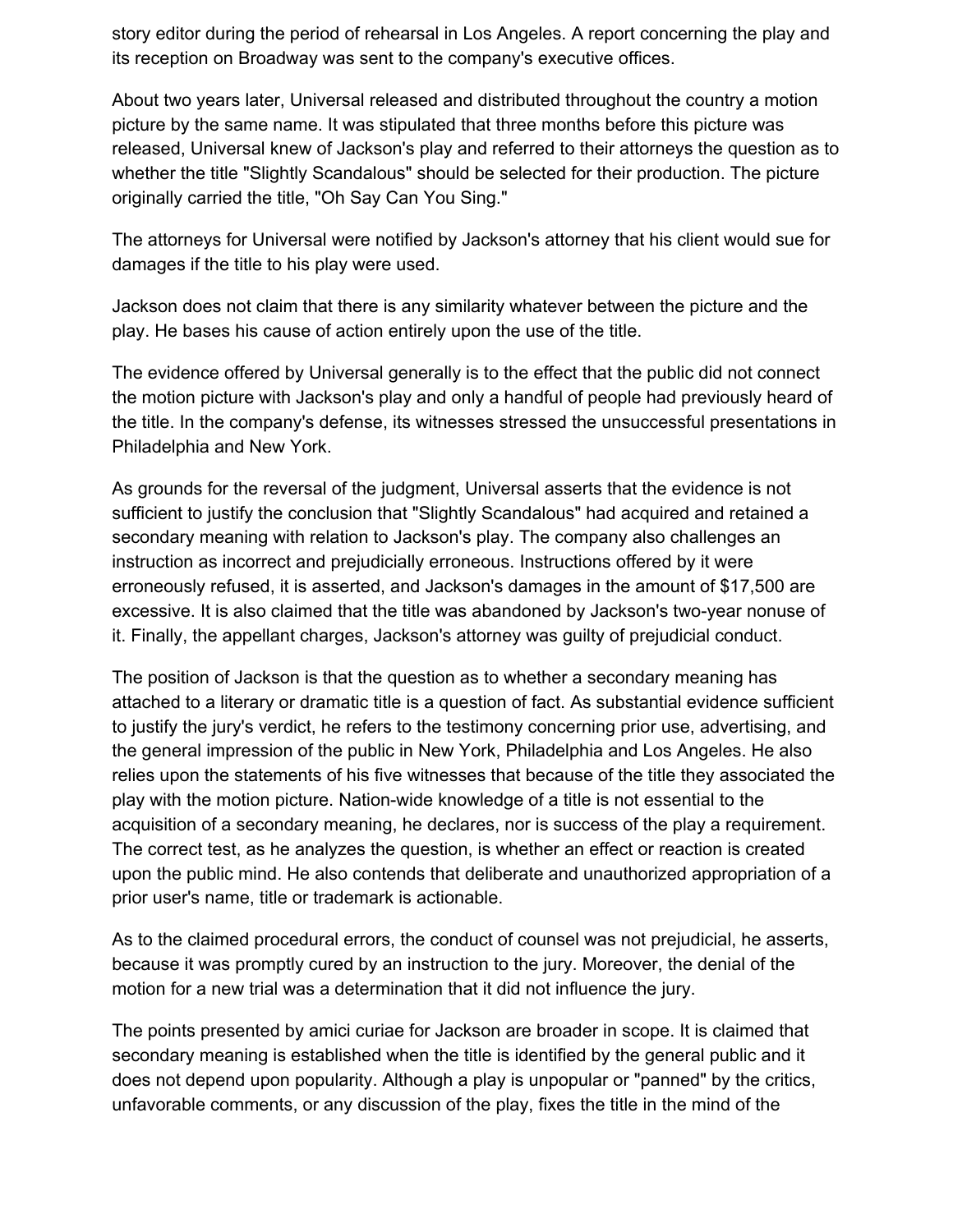general public as the product of a particular playwright. Moreover, widespread publicity and advertising renders a title valuable and subject to protection entirely apart from rights derived from secondary meaning. The "general public," they say, need only be a substantial number of people not necessarily residing throughout the nation.

[1] An author of a play has no inherent right in the title to his production. (Paramore v. Mack Sennett, Inc., 9 F.2d 66, 67; Martenet v. United Artists Corp., 56 F.Supp. 639, 640.) Only when the title has acquired a secondary meaning identifying it in the public mind with the play is he entitled to its exclusive use. (Warner Bros. Pictures v. Majestic Pictures Corp., 70 F.2d 310, 311; Amusement S. Corp. v. Academy Pictures D. Corp., 162 Misc. 608 [294 N.Y.S. 279]; see Nims, Unfair Competition and Trade Marks [4th ed. 1947], 274-a.) Therefore, regardless of any deliberate use by Universal of "Slightly Scandalous" with knowledge of Jackson's prior use, he is not entitled to damages unless his literary product had acquired a secondary meaning.

[2] There is no initial property right in household semantics or words which are merely descriptive, fanciful or geographic in nature (G. & C. Merriam Co. v. Saalfield, 198 F. 369, 373 [117 C.C.A. 245]). However, if words have been used by an author or manufacturer in such a manner that the public has learned to associate them with the product, book or play, they acquire a "secondary meaning." This principle, which was first applied in trademark cases, renders the words or symbols protectible and transferable because of that association. A play may become known to the public by its title, which thereby acquires a secondary meaning and attains a protectible status (Manners v. Triangle Film Corp., 247 F. 301 [159 C.C.A. 395]; Hemingway v. Film Alliance of United States, Inc., 174 Misc. 725 [21 N.Y.S.2d 827]).

In Johnston v. Twentieth Century-Fox Film Corp., 82 Cal.App.2d 796, 813 [187 P.2d 474], the court stated, "The question whether a title has acquired a secondary meaning is one of fact." Other decisions to the same effect are International Film Service Co., Inc. v. Associated Producers, Inc., 275 F. 585; Bayer Co. v. United Drug Co., 272 F. 505, 509; Saland v. Monogram Pictures Corp., 67 N.Y.S.2d 436; Hemingway v. Film Alliance of United States, Inc., 174 Misc. 725 [21 N.Y.S.2d 827]. The Restatement of the Law of Torts, in stating this rule, adds: "No particular period of use is required." ( 716b.)

[3] There is substantial evidence in the record to support the implied finding of the jury that "Slightly Scandalous" had acquired a secondary meaning. Jackson's play was publicized in three of the largest cities in this country. The rehearsal and production of the play were announced in dramatic and motion picture journals in Hollywood and New York. Although only about 3,750 persons attended performances of the play, there is no basis for a holding, as a matter of law, that they and the undetermined readers who saw the advertising are not sufficient in number to provide a basis for secondary meaning.

[4] The precise size of this segment of the public is important in connection with the amount of damages which should be awarded, but it does not determine whether the title has acquired a secondary meaning.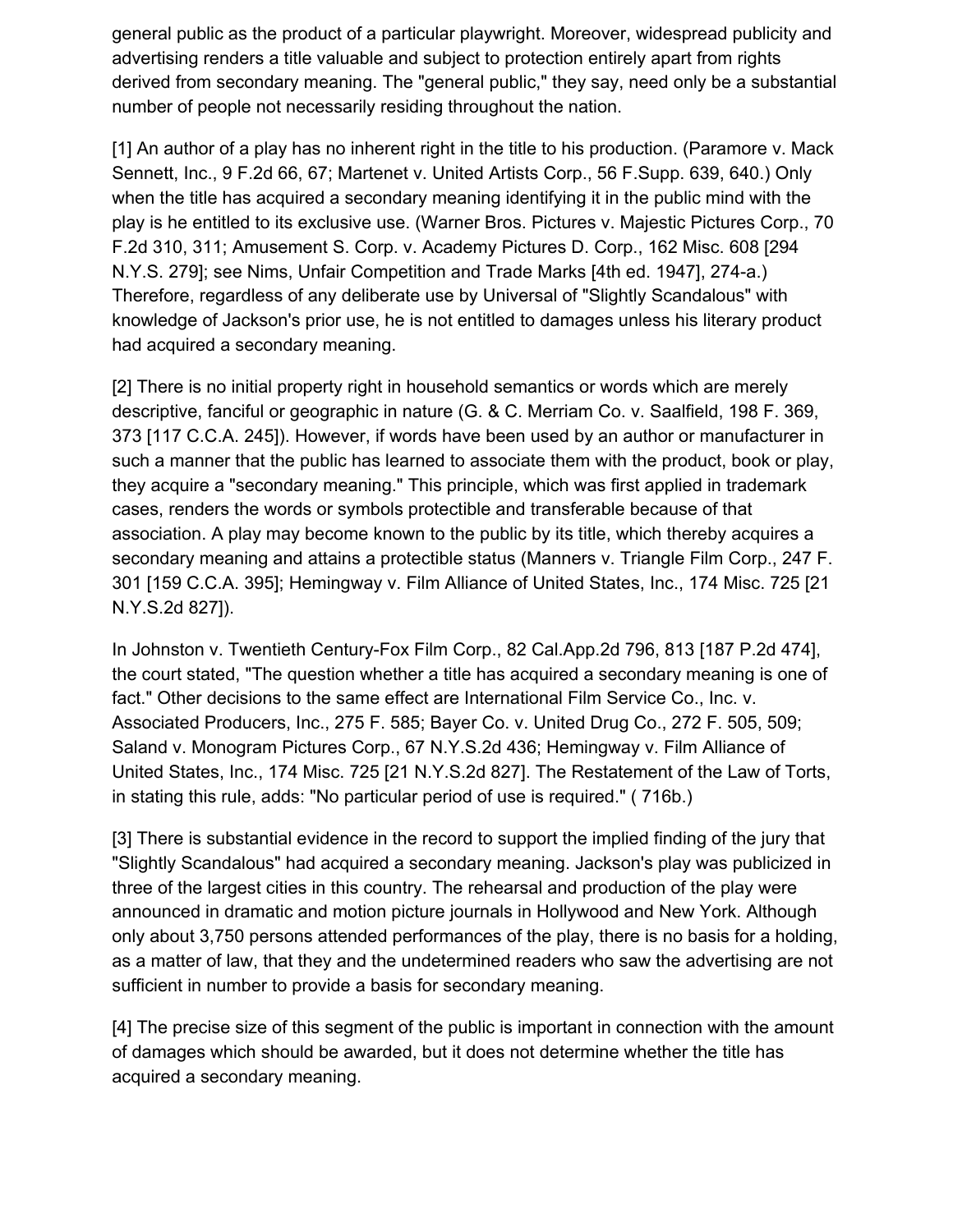This court, in speaking of the word "public," has said that it " '... does not mean all the people, nor most of the people, nor very many of the people of a place, but so many of them as contradistinguishes them from a few.' " (Mary Pickford Co. v. Bayly Bros., Inc., 12 Cal.2d 501, 514 [86 P.2d 102].) The title of a play produced only in New York may acquire a secondary meaning which entitles it to protection throughout the United States. (Aronson v. Fleckenstein, 28 F. 75; Hemingway v. Film Alliance of United States, Inc., 174 Misc. 725 [21 N.Y.S.2d 827]; Frohman v. Payton, 34 Misc. 275 [68 N.Y.S. 849].) And the writer of a play recovered damages for the unauthorized use of its title although it was never produced in any city in the United States but had run for some weeks in Paris, France (Frohman v. Wm. Morris, 68 Misc. 461 [123 N.Y.S. 1090]).

[5] Popularity is not a requirement for secondary meaning because notoriety and adverse discussion may bring about widespread identification of the play by its title and may pique the public interest. Likewise, advertising, even of an unpopular play, may cause the public to identify it as one which has been a "Broadway production."

[6] Although some decisions indicate that the word or phrase constituting the title must have been used "... long and ... exclusively by one producer with reference to his article ..." (G. & C. Merriam Co. v. Saalfield, 198 F. 369, 373 [117 C.C.A. 245]), and, in some cases, the length of the use may be persuasive, the essence of the acquisition of secondary meaning is the impact upon the public mind. "The duration of user required to create a secondary meaning can be measured by no accurate test. In the Yorkshire Relish case the time was twenty-five years, ... in the Anatolia Licorice case, six weeks. From these instances it will be seen that there is no rule as to the length of time required." (Nims, Unfair Competition and Trade Marks [4th ed. 1947], vol. 1, 38a, p. 162.)

Judge Learned Hand has said in relation to trademarks that "... it is the priority of user alone that controls, even though when the defendant comes into the field, it may not be fully established or even be enough established to become largely associated in the public mind with the plaintiff's mark. Were it not so, it would be of extreme difficulty to show at just what point in time the mark became associated with the maker in enough of his customer's minds to justify the inference that the defendant's use might have become confusing. Therefore, once his use begins, the rest of the public must avoid his fanciful mark." (Waldes v. International Manufacturers' Agency, Inc., 237 F. 502.)

[7] Universal claims that, in order to gain secondary meaning, the title must be associated specifically with the author of the play rather than with the play. The contention is unrealistic and contrary to authority. "Secondary meaning may exist between a name and the manufacturer or seller whose identity is not known to the buyer. ... He [the buyer] does not know its [the manufacturer's] name, or its location, or whether it is a corporation or an individual." (Nims, Unfair Competition and Trade Marks [4th ed. 1947], vol. 1, 42, pp. 169, 170.)

In all probability only a very small percentage of persons who know something about plays can remember or identify the names of the authors. Usually, advertising and publicity are concentrated upon the title and the actors rather than the name of the playwright. There is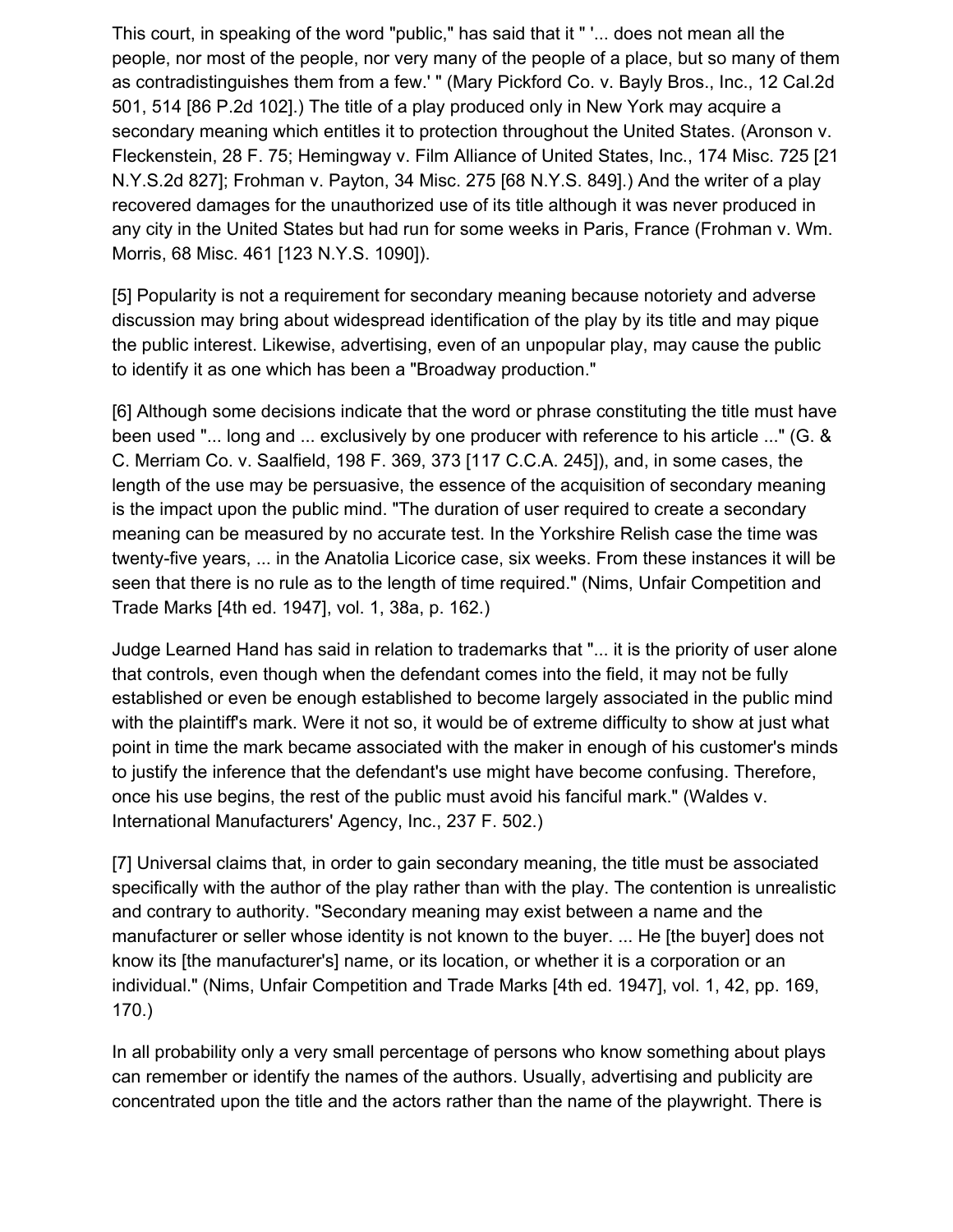no logical basis for holding that a public well acquainted with the title and the play could not confer secondary meaning upon that title merely because of unfamiliarity with the author's name.

[8] The question of abandonment falls within the same category; it is one of fact to be determined by the jury upon substantial evidence. (International Film Service Co., Inc. v. Associated Producers, Inc., 273 F. 585; Goldman v. R.K.O. Radio Pictures, Inc., 149 Misc. 226 [267 N.Y.S. 28].) In Goldman v. R.K.O. Radio Pictures, Inc., supra, at p. 29 [267 N.Y.S.], the court stated: "... a lapse of 13 years in the use of a title, under the circumstances of this case, raises a question of fact as to whether the title ['The Public Defender'] still retains a secondary significance. ..."

[9] In the present case, there is evidence that several plays written by Jackson had been sold to motion picture producers, from two to ten years after they were produced in New York. It is also significant that in the United States, copyrights protect literary and dramatic properties for an initial period of 28 years with the right of renewal. The evidence, that Jackson had not produced his play for two years after it had closed in New York, does not compel a holding, as a matter of law, that he had abandoned his rights.

[10] The instruction given at the request of Jackson and attacked as prejudicially erroneous refers to exhibits showing the extent of the advertising in the eastern cities at a total cost of \$3,300. It is argued that although the court correctly directed the jury not to allow compensation for this expense, the cost of the advertising charges should not have been allowed in evidence. But the instruction directed the jury to limit its consideration to "... the value of the title in question and whether it had acquired a secondary meaning as hereinbefore defined, as a result of volume or extent of advertising." Considering the instruction as a whole, it correctly presented the applicable rule of law.

[11] The rejected instructions concerned the principle that there is no property right implicit in the name or title of a literary work until a secondary meaning has attached to it. But in at least five different instructions, one of which was requested by Universal, the jury was told that the burden of proving a secondary meaning to the title of his play rested upon Jackson. Read together, they adequately covered the subject.

[12] Considering the issue of damages, the sum of \$17,500 does not appear to be excessive. The record includes testimony to the effect that other titles to unsuccessful plays have been sold for larger amounts. The value of property wrongfully taken is a matter for the determination of the jury and the evidence as a whole supports the award in Jackson's favor.

[13] The conduct of counsel attacked as prejudicial was the cross-examination of an expert witness of Universal. He was asked whether he was prejudiced because his employer "was just held for \$25,000 damages in an action [of the same kind]." The objection of Universal was sustained, and the jury directed to disregard the whole incident. Another occurrence,